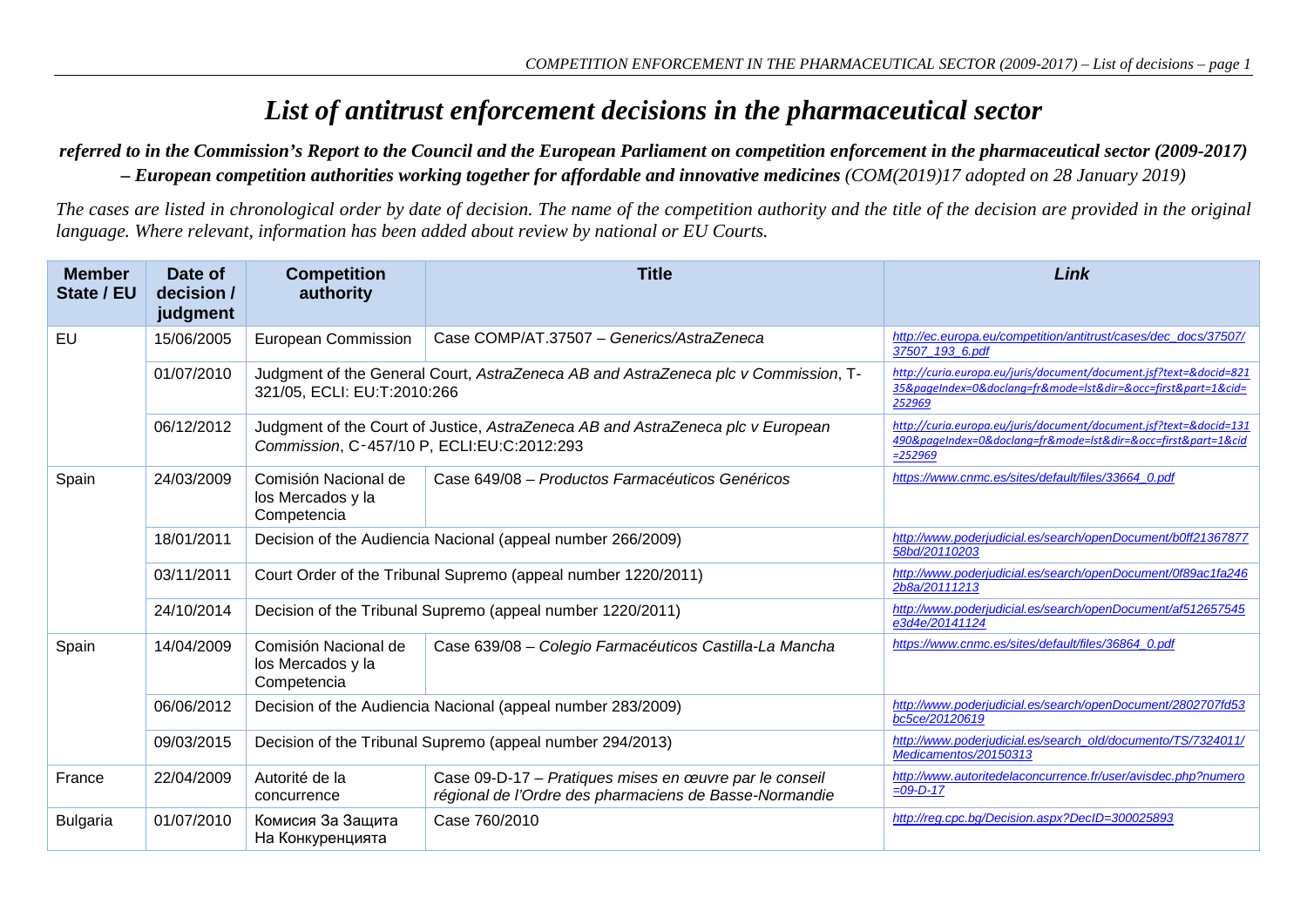| <b>Member</b><br>State / EU | Date of<br>decision /<br>judgment                                                                                                    | <b>Competition</b><br>authority                                    | <b>Title</b>                                                                                                                                                                                                                                                                                                                                                     | Link                                                                                                                                                            |
|-----------------------------|--------------------------------------------------------------------------------------------------------------------------------------|--------------------------------------------------------------------|------------------------------------------------------------------------------------------------------------------------------------------------------------------------------------------------------------------------------------------------------------------------------------------------------------------------------------------------------------------|-----------------------------------------------------------------------------------------------------------------------------------------------------------------|
|                             | 23/03/2012                                                                                                                           | Case 11912/2011 of the Supreme Administrative Court, Fifth Chamber |                                                                                                                                                                                                                                                                                                                                                                  | http://www.sac.government.bg/court22.nsf/d038edcf49190344c2<br>256b7600367606/e4c22a55c980881ac2257956002b9339?Open<br><b>Document</b>                          |
| Italy                       | 11/01/2011                                                                                                                           | Autorità Garante della<br>Concorrenza e del<br>Mercato             | Case A431 - Ratiopharm/Pfizer                                                                                                                                                                                                                                                                                                                                    | http://www.agcm.it/bollettino-settimanale/5877-bollettino-<br>22012.html.                                                                                       |
|                             | 12/02/2014                                                                                                                           | Judgment of the Consiglio di Stato, 693                            |                                                                                                                                                                                                                                                                                                                                                                  | https://www.qiustizia-<br>amministrativa.it/cdsintra/cdsintra/AmministrazionePortale/Docu<br>mentViewer/index.html?ddocname=CB2VIZECRC3UY4MSLRST<br>$7L5HNM&q=$ |
| United<br>Kingdom           | 12/04/2011                                                                                                                           | Office of Fair Trading                                             | Case CA98/02/2011 - Abuse of a dominant position by Reckitt<br>Benckiser Healthcare (UK) Limited and Reckitt Benckiser Group<br>plc                                                                                                                                                                                                                              | https://assets.digital.cabinet-<br>office.gov.uk/media/555de4bbe5274a7084000156/rb-<br>decision.pdf                                                             |
| Lithuania                   | 21/07/2011                                                                                                                           | Konkurencijos tarybą                                               | Case 07/11/2/1/02/23/102; 1S-137 - Dél ūkio subjekty,<br>užsiimančių didmenine prekyba vaistais, medicinos prekėmis ir<br>medicinos prietaisais, bei šių ūkio subjektų asociacijos veiksmų<br>atitikties Lietuvos Respublikos konkurencijos įstatymo 5<br>straipsnio ir Sutarties dėl Europos Sąjungos veikimo 101<br>straipsnio reikalavimams tyrimo nutraukimo | https://kt.gov.lt/uploads/docs/docs/13906_imp_5767a33c701437<br>405a35efb1df33efcb.pdf                                                                          |
| Romania                     | 28/10/2011                                                                                                                           | Consiliul Concurentei                                              | Case 51/28.10.2011 - Decizia privind sanctionarea<br>întreprinderilor Belupo lijekovi & kozmetica d.d. Croația și SC<br>A&G Med Trading SRL pentru încălcarea art. 5 din Legea<br>concurenței nr. 21/1996, republicată, cu modificările și<br>completările ulterioare, și a art. 101 din TFUE                                                                    | http://www.consiliulconcurentei.ro/uploads/docs/items/bucket7/id<br>7313/decizia nr 51 28102011 site.pdf                                                        |
| Romania                     | 28/10/2011                                                                                                                           | <b>Consiliul Concurentei</b>                                       | Case 52/28.10.2011 - Decizia privind sanctionarea Baxter AG<br>Elveția, SC Actavis SRL, SC Farmaceutica Remedia SA și SC<br>Sofmedica SRL pentru încălcarea art. 5 alin. (1) din Legea<br>concurenței nr. 21/1996, republicată, cu modificările și<br>completările ulterioare și a art. 101 din TFUE                                                             | http://www.consiliulconcurentei.ro/uploads/docs/items/bucket7/id<br>7314/decizie_finala_52.pdf                                                                  |
|                             | Judgments: Baxter (No. 1410/2013 22/04/2013), Actavis (No. 1371/2016 21/04/2016), Farmaceutica<br>Remedia (No. 3505/2014 17/12/2014) |                                                                    |                                                                                                                                                                                                                                                                                                                                                                  | No link available                                                                                                                                               |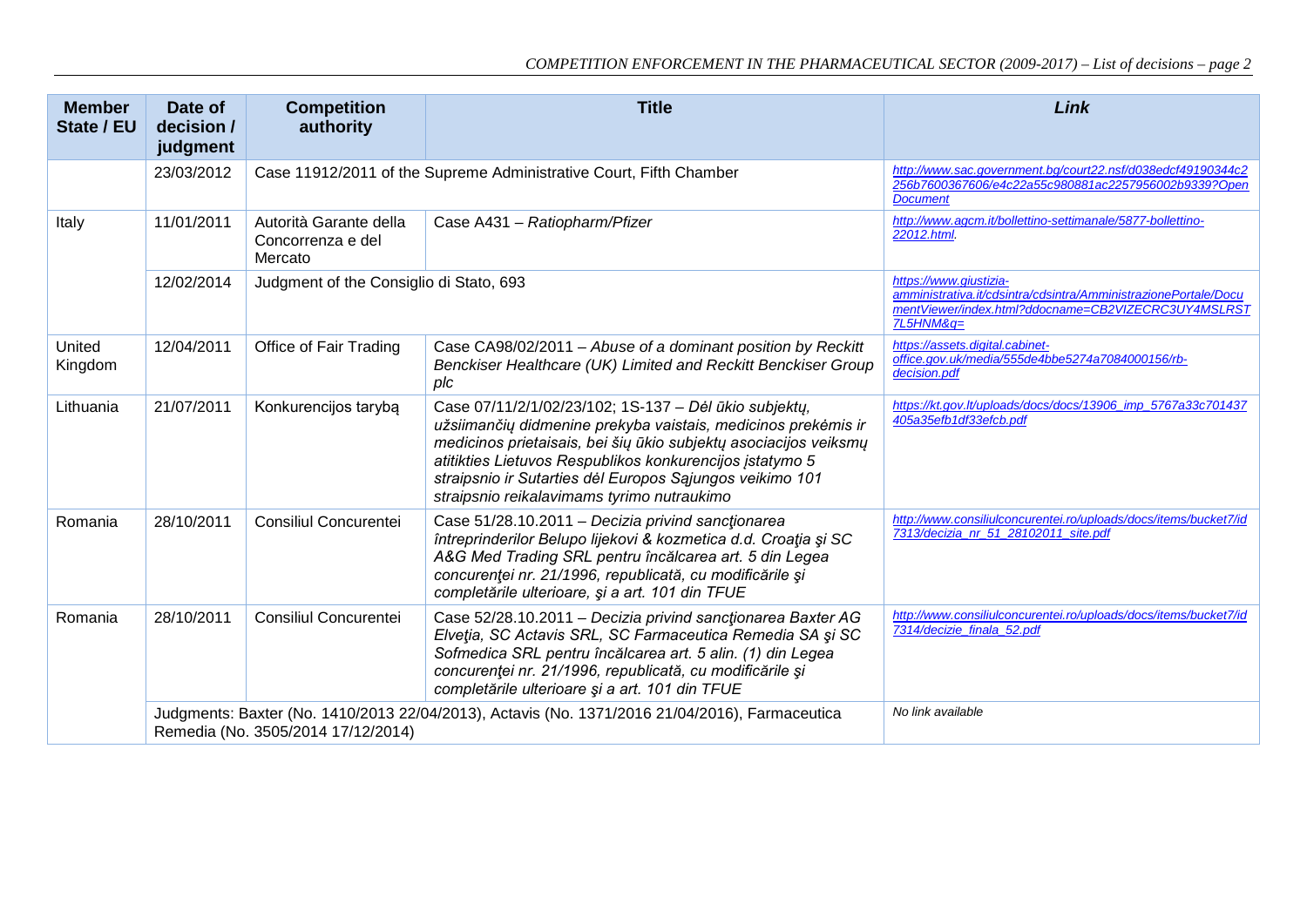| <b>Member</b><br>State / EU | Date of<br>decision /<br>judgment | <b>Competition</b><br>authority                                                                                        | <b>Title</b>                                                                                                                                                                                                                                                                                                                                                                                                                                                                                                              | Link                                                                                                                                                                                                      |
|-----------------------------|-----------------------------------|------------------------------------------------------------------------------------------------------------------------|---------------------------------------------------------------------------------------------------------------------------------------------------------------------------------------------------------------------------------------------------------------------------------------------------------------------------------------------------------------------------------------------------------------------------------------------------------------------------------------------------------------------------|-----------------------------------------------------------------------------------------------------------------------------------------------------------------------------------------------------------|
| Romania                     | 27/12/2011                        | Consiliul Concurentei                                                                                                  | Case 98/27.12.2011 - Decizia privind sanctionarea<br>producătorilor SC Bayer SRL și SC Sintofarm SA, precum și a<br>distribuitorilor SC Mediplus Exim SRL, SC Polisano SRL, SC<br>Relad International SRL, SC Farmexim SA, SC Farmexpert DCI<br>SA, SC Fildas Trading SRL, SC Montero SA, SC ADM Farm<br>SRL, SC Dita Import Export SRL și SC PharmaFarm SA pentru<br>încălcarea art. 5 alin. (1) din Legea concurenței nr. 21/1996,<br>republicată, cu modificările și completările ulterioare și a art. 101<br>din TFUE | http://www.consiliulconcurentei.ro/uploads/docs/items/bucket7/id<br>7390/decizie_site.pdf                                                                                                                 |
| Portugal                    | 12/04/2012                        | Autoridade da<br>Concorrência                                                                                          | Case PRC/2008/10 - Roche Farmacêutica Química, Lda.                                                                                                                                                                                                                                                                                                                                                                                                                                                                       | http://www.concorrencia.pt/vPT/Praticas Proibidas/Decisoes da<br>AdC/Documents/DecisaoPRC200810.pdf                                                                                                       |
| Cyprus                      | 12/04/2013                        | Επιτροπή Προστασίας<br>Τού Ανταγωνισμού                                                                                | Case 11.17.59/2005 - Καταγγελία Άκης Παναγιώτου & Υιός Λτδ<br>εναντίον των εταιρειών 1) Ουαϊεθ Ελλάς Ανώνυμη Εμπορική και<br>Βιομηχανική Εταιρεία Φαρμακευτικών Προϊόντων ΛΤΔ (Wyeth<br>Hellas Cyprus Branch) δια της διαδόχου της Πφάϊζερ Ελλάς<br>Ανώνυμη Βιομηχανική Εμπορική Εταιρεία Φαρμακευτικών -<br>Χημικών Προϊόντων και Κτηνοτρόφων ΛΤΔ (Pfizer Hellas<br>Cyprus Branch) και 2) Phadisco Ltd                                                                                                                   | http://www.competition.gov.cy/competition/competition.nsf/All/B3<br>C6118D28A684D1C2257EA6002B168D/\$file/%CE%91%CF%80<br>%CF%8C%CF%86%CE%B1%CF%83%CE%B7%20%CE%95%<br>CE%A0%CE%91%2036_2013.pdf           |
|                             | 12/09/2016                        | Judgment in appeals 5670/2013, Phadisco Ltd and 5669/2013, Pfizer Hellas Cyprus<br>Branch (jointly handled)            |                                                                                                                                                                                                                                                                                                                                                                                                                                                                                                                           | http://www.competition.gov.cy/competition/competition.nsf/All/B7<br>2CC7E1494358A1C225802D00434C36/\$file/%CE%A5%CF%80<br>%CF%8C%CE%B8%CE%B5%CF%83%CE%B7%20%CE%91<br>%CF%81.%205669 2013,%205670 2013.pdf |
| France                      | 14/05/2013                        | Autorité de la<br>concurrence                                                                                          | Case $13-D-11$ - Plavix                                                                                                                                                                                                                                                                                                                                                                                                                                                                                                   | http://www.autoritedelaconcurrence.fr/pdf/avis/13d11.pdf                                                                                                                                                  |
|                             | 18/12/2014                        | Judgment of the Cour d'appel de Paris (case n° 2013/12370)                                                             |                                                                                                                                                                                                                                                                                                                                                                                                                                                                                                                           | https://www.economie.gouv.fr/files/files/directions_services/dgccr<br>f/boccrf/2015/15_02/arret_ca_18122014_sanofi.pdf                                                                                    |
|                             | 18/10/2016                        | Judgment of the Cour de cassation (15-10384)                                                                           |                                                                                                                                                                                                                                                                                                                                                                                                                                                                                                                           | https://www.legifrance.gouv.fr/affichJuriJudi.do?idTexte=JURITE<br>XT000033297580                                                                                                                         |
| EU                          | 19/06/2013                        | European Commission                                                                                                    | Case COMP/AT.39226 - Lundbeck                                                                                                                                                                                                                                                                                                                                                                                                                                                                                             | http://ec.europa.eu/competition/antitrust/cases/dec_docs/39226/<br>39226 8310 11.pdf                                                                                                                      |
|                             | 08/09/2016                        | Judgment of the General Court, H. Lundbeck A/S and Lundbeck Ltd v European<br>Commission, T-472/13, ECLI:EU:T:2016:449 |                                                                                                                                                                                                                                                                                                                                                                                                                                                                                                                           | http://curia.europa.eu/juris/document/document.jsf;jsessionid=9E<br>5E08E2CD57B8350B9C888941DB1BF8?text=&docid=1831488<br>pageIndex=0&doclang=EN&mode=Ist&dir=&occ=first∂=1&ci<br>$d = 246931$            |
| Denmark                     | 26/06/2013                        | Konkurrence- og<br>Forbrugerstyrelsen                                                                                  | Case12/05103 - Konkurrencebegraensende Vedtagelse i A-<br>Apoteket                                                                                                                                                                                                                                                                                                                                                                                                                                                        | https://www.kfst.dk/media/13350/20130626-afgoerelse-<br>konkurrencebegraensende-vedtagelse-i-aapoteket.pdf                                                                                                |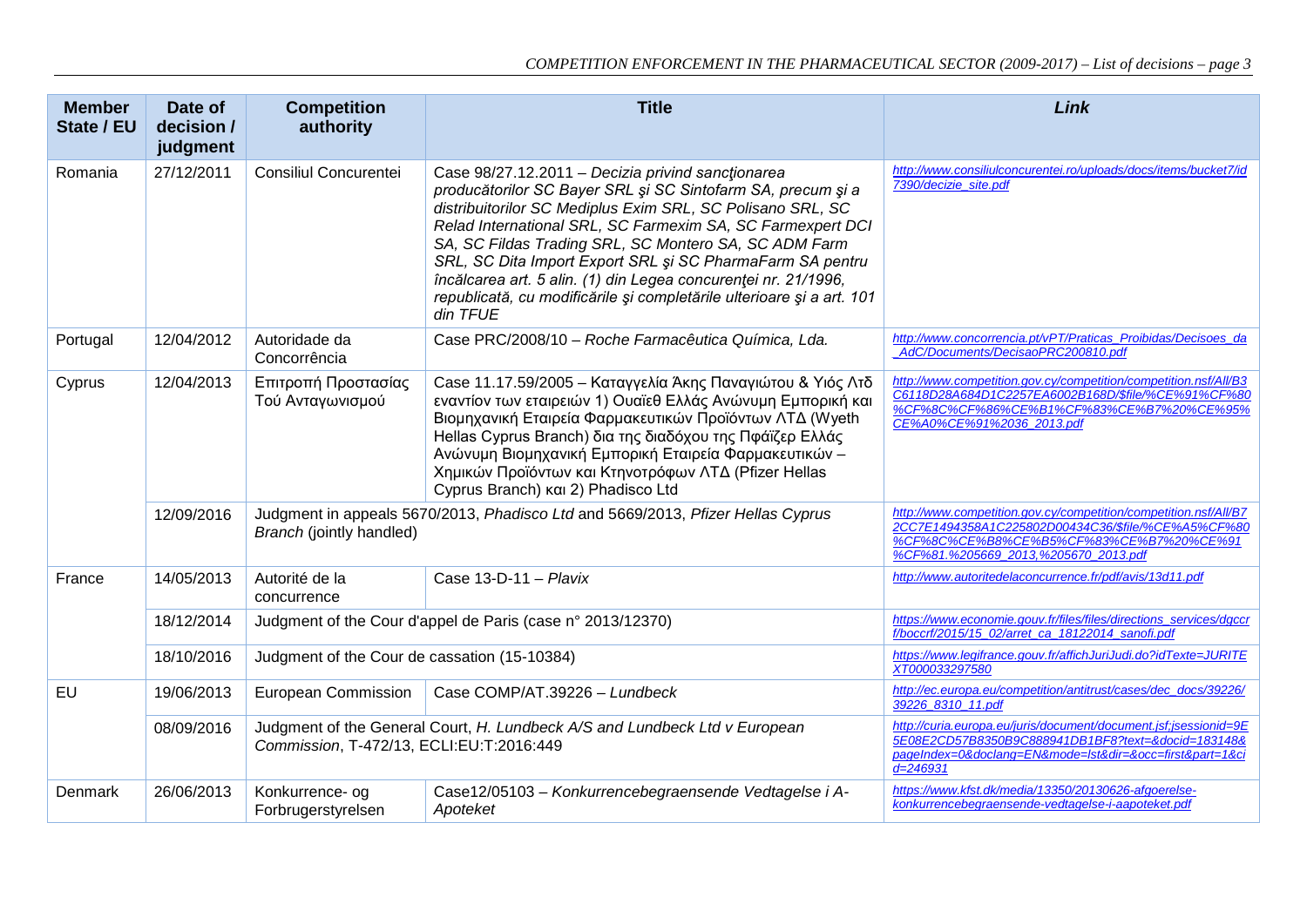| <b>Member</b><br>State / EU | Date of<br>decision /<br>judgment | <b>Competition</b><br>authority                                                                                                                          | <b>Title</b>                                                                                                                                                                                                                         | Link                                                                                                                                                 |
|-----------------------------|-----------------------------------|----------------------------------------------------------------------------------------------------------------------------------------------------------|--------------------------------------------------------------------------------------------------------------------------------------------------------------------------------------------------------------------------------------|------------------------------------------------------------------------------------------------------------------------------------------------------|
| Slovenia                    | 14/10/2013                        | Decision of the Javna<br>agencija Republike<br>Slovenije za varstvo<br>konkurence                                                                        | Case 306-45/2010 - Kemofarmacija, Salus, Farmadent,<br>Gopharm                                                                                                                                                                       | http://www.varstvo-konkurence.si/fileadmin/varstvo-<br>konkurence.si/pageuploads/informacija javnega znacaja/ijz195.<br>pdf                          |
|                             | 10/04/2014                        | sodba I U 1789/2013)                                                                                                                                     | Judgment of the Administrative Court of the Republic of Slovenia, Kemofarmacija (UPRS                                                                                                                                                | http://www.sodnapraksa.si/search.php?q=U%201789/2013%20&<br>database[UPRS]=UPRS&_submit=i%C5%A1%C4%8Di&rowsPe<br>rPage=20&page=0&id=2012032113079931 |
|                             | 10/04/2014                        | 1800/2013)                                                                                                                                               | Judgment of the Administrative Court of the Republic of Slovenia, Salus (UPRS sodba I U                                                                                                                                              | http://www.sodnapraksa.si/search.php?q=U%201800/2013%20&<br>database[UPRS]=UPRS&_submit=i%C5%A1%C4%8Di&rowsPe<br>rPage=20&page=0&id=2012032113079932 |
|                             | 16/06/2015                        | sodba I U 704/2015)                                                                                                                                      | Judgment of the Administrative Court of the Republic of Slovenia, Farmadent (UPRS                                                                                                                                                    | http://www.sodnapraksa.si/search.php?q=704/2015&database[U<br>PRS]=UPRS&_submit=i%C5%A1%C4%8Di&rowsPerPage=208<br>page=0&id=2015081111387379         |
|                             | 16/06/2015                        | Judgment of the Administrative Court of the Republic of Slovenia, Gopharm (UPRS sodba<br>I U 688/2015)                                                   |                                                                                                                                                                                                                                      | http://www.sodnapraksa.si/search.php?q=688/2015&database[U<br>PRS]=UPRS&_submit=i%C5%A1%C4%8Di&rowsPerPage=208<br>page=0&id=2015081111389000         |
| EU                          | 10/12/2013                        | European Commission                                                                                                                                      | Case No COMP/AT.39685 - Fentanyl                                                                                                                                                                                                     | http://ec.europa.eu/competition/antitrust/cases/dec_docs/39685/<br>39685_1976_7.pdf                                                                  |
| France                      | 18/12/2013                        | Autorité de la<br>concurrence                                                                                                                            | Case 13-D-21 - Buprénorphine haut dosage commercialisée en<br>ville                                                                                                                                                                  | http://www.autoritedelaconcurrence.fr/pdf/avis/13d21.pdf                                                                                             |
|                             | 26/03/2015                        | Judgment of the Cour d'appel de Paris                                                                                                                    |                                                                                                                                                                                                                                      | http://www.autoritedelaconcurrence.fr/doc/ca plavix 13d11.pdf                                                                                        |
|                             | 11/01/2017                        | Judgment of the Cour de cassation                                                                                                                        |                                                                                                                                                                                                                                      | https://www.legifrance.gouv.fr/affichJuriJudi.do?idTexte=JURITE<br>XT000033297580                                                                    |
| Italy                       | 27/02/2014                        | Autorità Garante della<br>Concorrenza e del<br>Mercato                                                                                                   | Case I760 - Roche-Novartis/Farmaci Avastin e Lucentis                                                                                                                                                                                | http://www.agcm.it/component/joomdoc/allegati-<br>news/1760_provvedimento_5_mar_2014.pdf/download.html                                               |
|                             | 23/01/2018                        | Judgment of the Court of Justice, F. Hoffmann-La Roche Ltd and Others v Autorità<br>Garante della Concorrenza e del Mercato, C-179/16, ECLI:EU:C:2018:25 |                                                                                                                                                                                                                                      | http://curia.europa.eu/juris/document/document.jsf?text=&docid=<br>198644&pageIndex=0&doclang=EN&mode=Ist&dir=&occ=first&p<br>art=1&cid=246931       |
| <b>EU</b>                   | 09/07/2014                        | European Commission                                                                                                                                      | Case COMP/AT.39612 - Servier                                                                                                                                                                                                         | http://ec.europa.eu/competition/antitrust/cases/dec_docs/39612/<br>39612 12448 6.pdf                                                                 |
|                             | 26/02/2015                        |                                                                                                                                                          | Judgment of the Court, Les Laboratoires Servier SA v Ministre des Affaires sociales et de<br>la Santé and Ministre de l'Économie et des Finances, C-691/13, ECLI:EU:C:2015:121<br>T-677/14, T-679/14, T-680/14, T-682/14, T-684/2014 | http://curia.europa.eu/juris/document/document.jsf?text=&docid=<br>162538&pageIndex=0&doclang=EN&mode=Ist&dir=&occ=first&p<br>art=1&cid=246931       |
| Denmark                     | 24/11/2014                        | Konkurrence- og<br>Forbrugerstyrelsen                                                                                                                    | Case 12/07423 - Nomeco and Tjellesen Max Jennes                                                                                                                                                                                      | https://www.kfst.dk/media/13295/nomceotmj-konkurrencerdets-<br>afgrelse-26112014-ikkefortrolig.pdf                                                   |